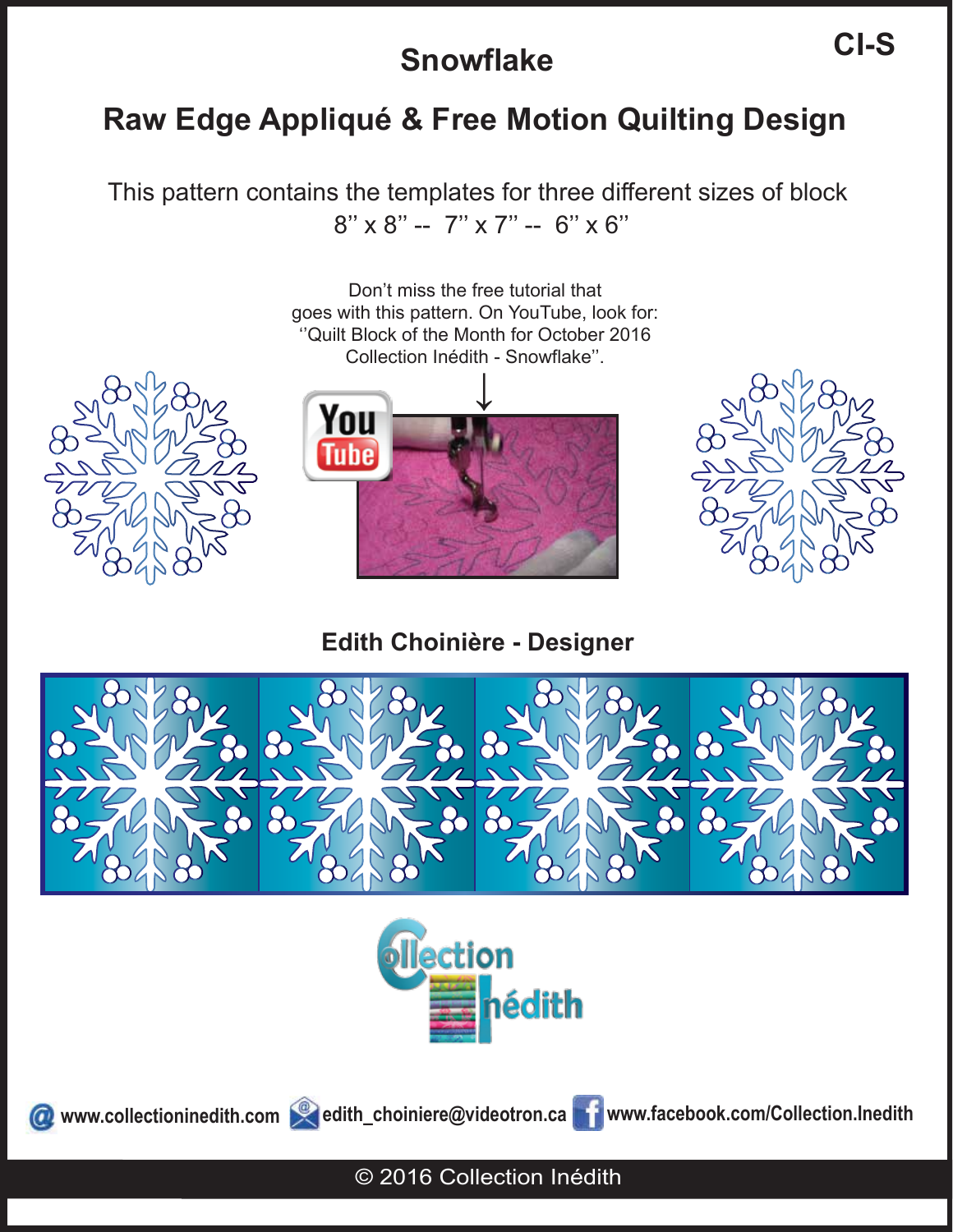**Raw Edge Appliqué & Free Motion Quilting Design**



### **Edith Choinière - Designer**

This pattern contains the templates for three different sizes of block 8'' x 8'' -- 7'' x 7'' -- 6'' x 6''

> Graphic illustrations, pictures and page set up by Édith Choinière

Email : edith\_choiniere@videotron.ca Facebook : www.facebook.com/Collection.Inedith Web site : www.collectioninedith.com



© 2016 Collection Inédith

All rights reserved No part of this publication may be reproduced or transmitted by any means, electronic, mechanical, photocopying or otherwise, without the prior permission of the author.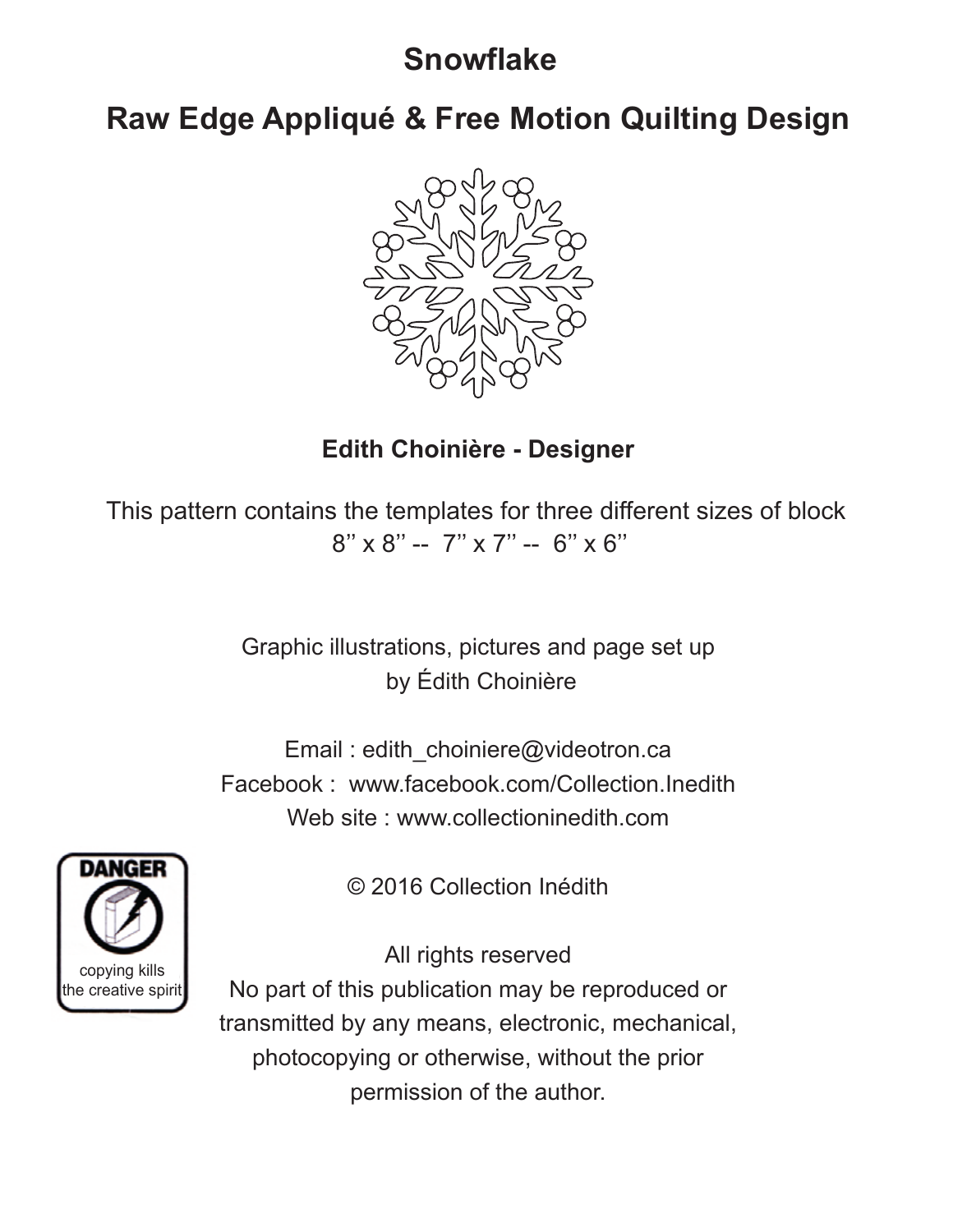# **Raw Edge Appliqué & Free Motion Quilting Design**

#### **This pattern was designed for Free Motion Quilting. his project was done using a Tiara II from Babylock, but it can also be done on any domestic sewing machine.**

You will need a tracing table or a glass table top under which you can place a lamp. This will help you see the design through the fabric. It will be useful for tracing the design on the fabric for the Free Motion Quilting project .

**Material required**: Steam-A-Seam 2, embroidery threads, tracing table or light box and scraps of fabric.

#### **Instructions for Free Motion Quilting (FMQ)**

Print the template of the size required on letter paper. See pages 2 to 4.

Cut 2 pieces of fabric and one piece of bating that will cover the design and add 2" on each side.<br>For example: One block of 7'' x 7'' will become 9'' x 9''.

Using a tracing table or a light box, trace the design on one piece of fabric and make sure that it is centered.

If you wish to see how I trace the fabric, look for the tutorial:

 ''Collection Inédith - Block of month - June 2016 - Mandala #1 - Free Motion Quilting'' on my YouTube channel.

Once traced, add the bating and backing to the top layer. You're now ready to quilt.

#### **Instructions - Raw Edge Appliqué**

- 1. Print the template the size you want. See pages 2 to 4.
- 2. Trace the template on ''Steam-A-Seam 2''.
- 3. Fuse the Steam-A-Seam appliqué on the fabric by pressing the Appliqué with a hot iron and cut The appliqué.

If it's your first experience working with this product, look for the tutorial on the how to work with the ''Steam-A-Seam 2'' and some tips on how to place the appliqués on the background fabric perfectly and in just a few minutes. To find the Tutorial on my YouTube Channel, look for :

#### **Collection Inédith - Steam-A-Seam 2 - Helpful tips**

- 4. Cut 2 pieces of fabric and 1 piece of bating same as mentionned above.
- 5. Place the appliqué on the background fabric and press.
- 6. Add the bating and backing to the top layer. You're now ready to Free Motion Quilt your design.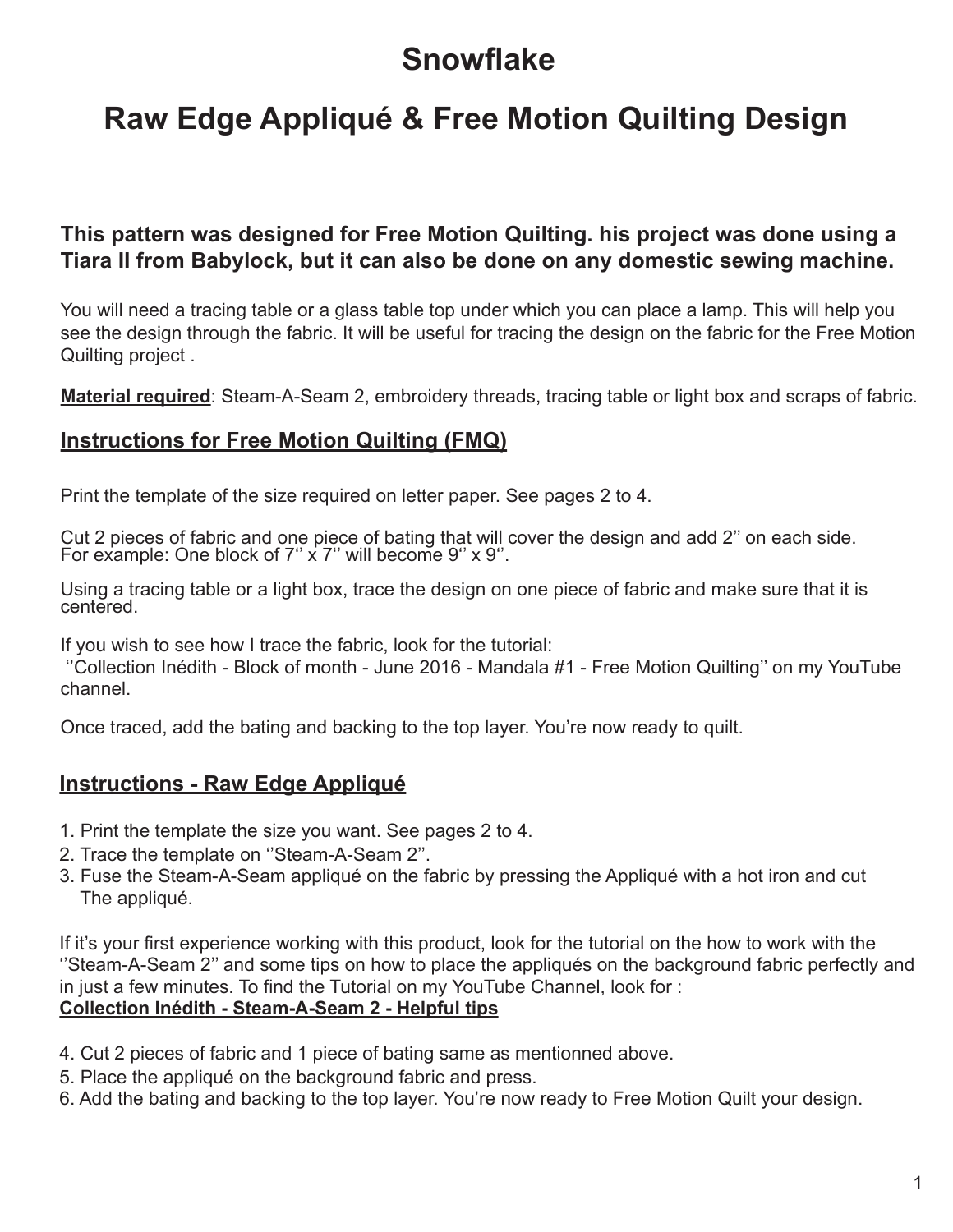# **Raw Edge Appliqué & Free Motion Quilting Design**

### **8'' x 8''**

**If you want to assemble a few flakes together,** 

**all the flakes must be pointing in the same direction (North, East, South and West)**

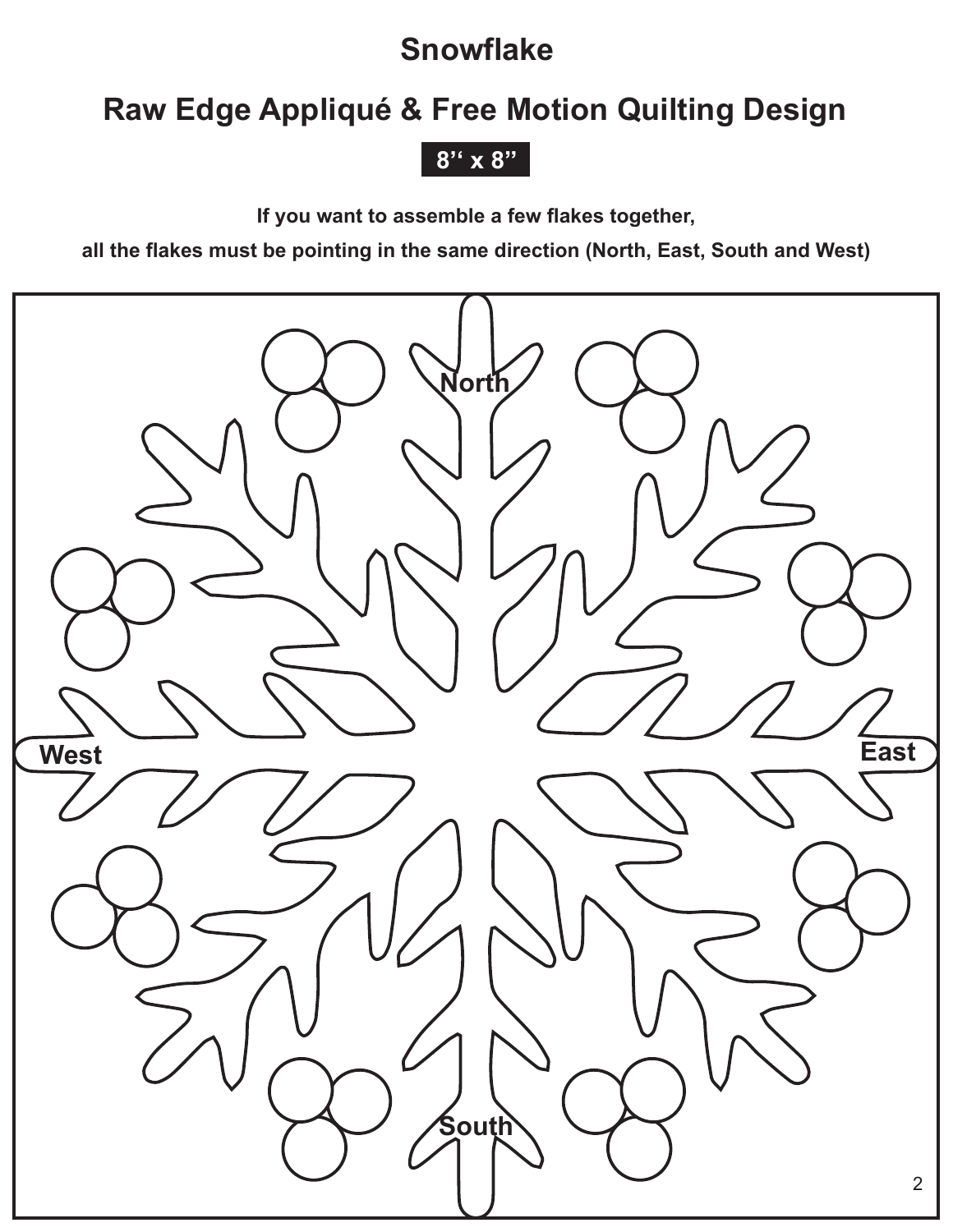# **Raw Edge Appliqué & Free Motion Quilting Design**

**7'' x 7''**

**If you want to assemble a few flakes together,** 

**all the flakes must be pointing in the same direction (North, East, South and West)**

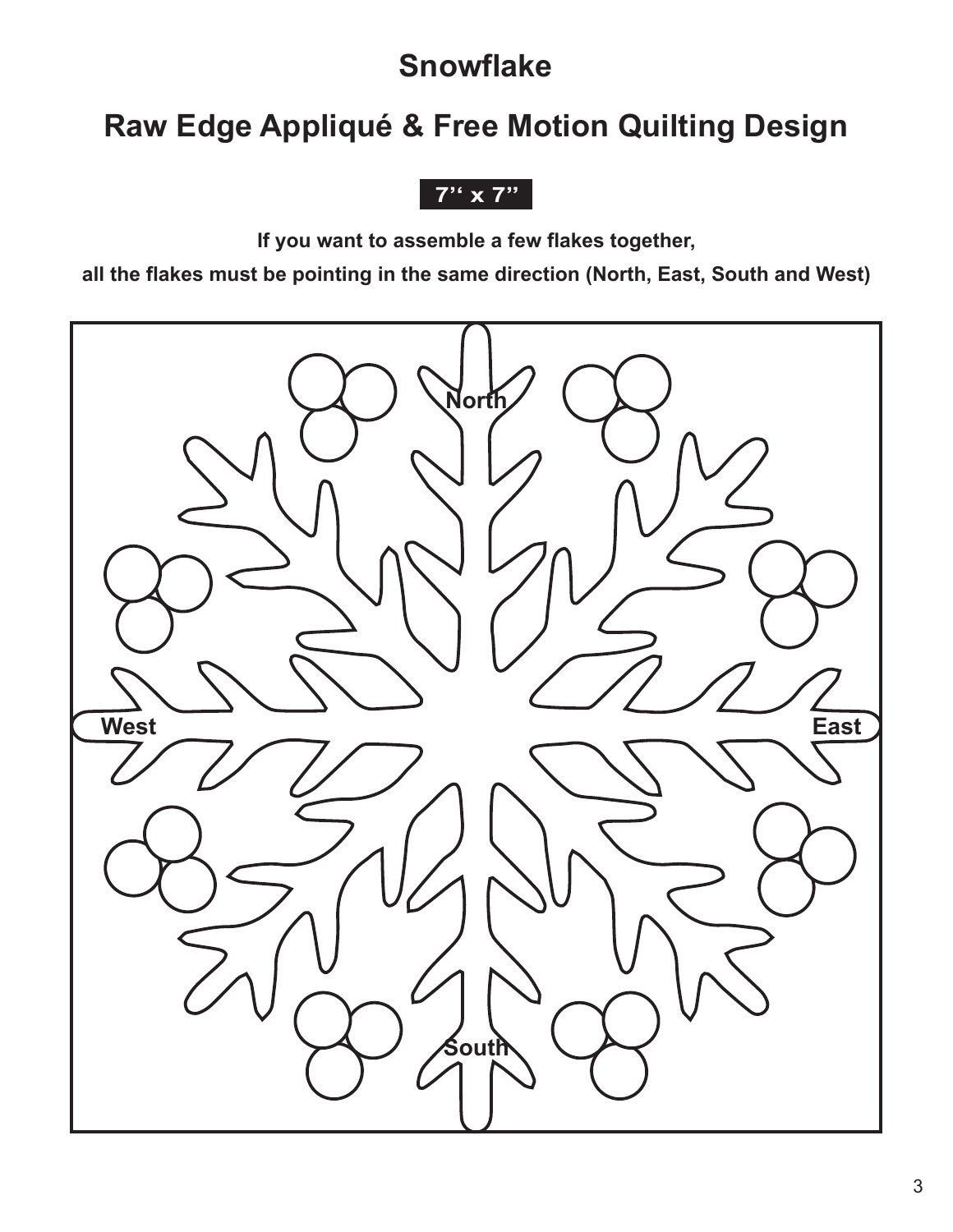# **Raw Edge Appliqué & Free Motion Quilting Design**

### **6'' x 6''**

**If you want to assemble a few flakes together,** 

**all the flakes must be pointing in the same direction (North, East, South and West)**